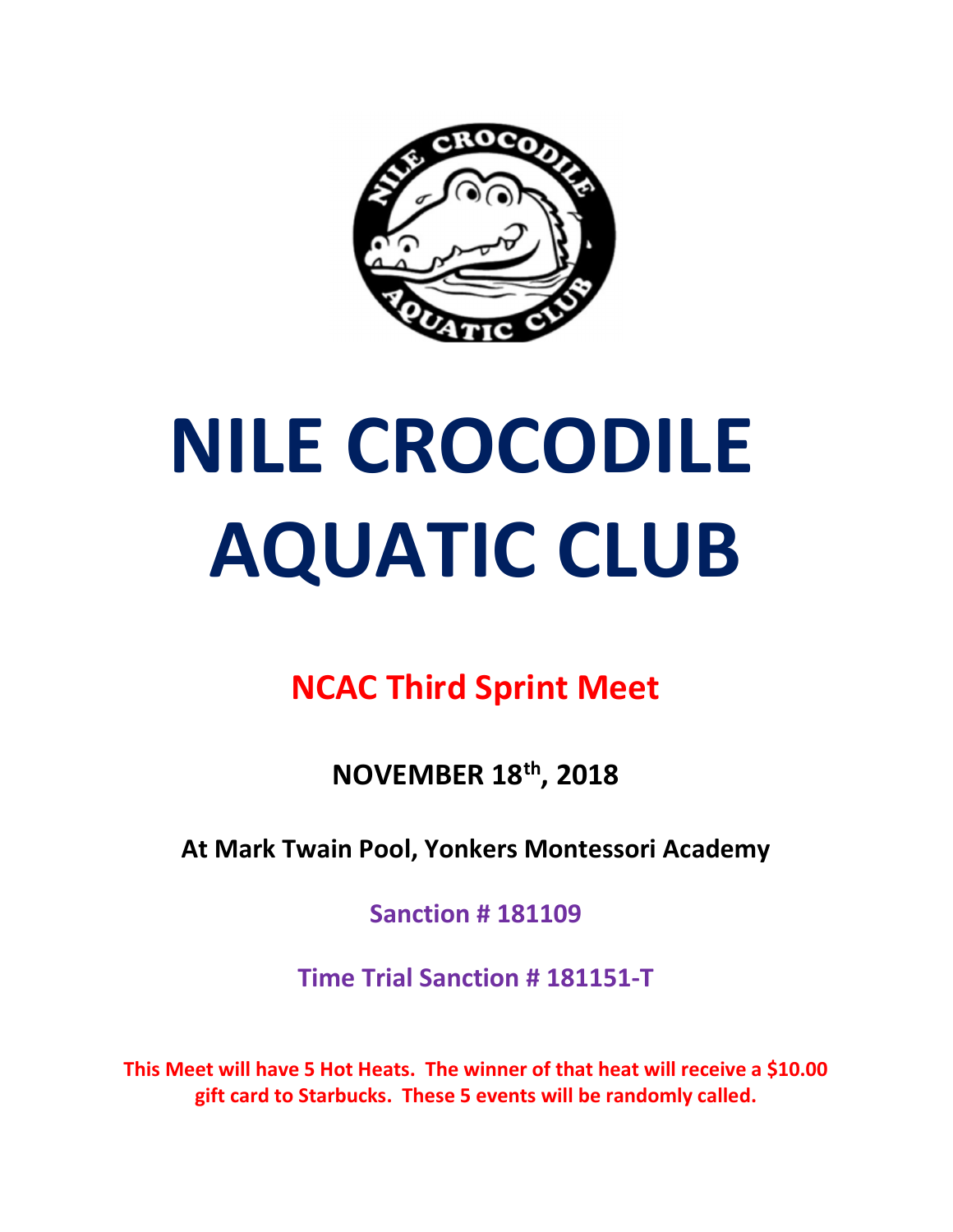# NCAC Third Sprint Meet November 18<sup>th</sup>, 2018

| <b>SANCTION:</b>    | Held under the sanction of USA Swimming/Metropolitan Swimming, Inc. #.             |  |  |
|---------------------|------------------------------------------------------------------------------------|--|--|
| <b>LOCATION:</b>    | Mark Twain Pool, Yonkers Montessori Academy, 160 Woodlawn Avenue,                  |  |  |
|                     | Yonkers NY 10704                                                                   |  |  |
| <b>FACILITY:</b>    | 25 Yard pool with 8 6ft lanes and non-turbulent lane lines. Colorado               |  |  |
|                     | electronic timing system. NO SMOKING ALLOWED IN THE BUILDING.                      |  |  |
|                     | Teams are expected to police and maintain their areas on the pool deck.            |  |  |
|                     | Athletes, parents and children are restricted to the pool area and                 |  |  |
|                     | spectators stand and are not authorized to be in any other part of                 |  |  |
|                     | the building. The pool has been certified in accordance with Article               |  |  |
|                     | 104.2.2C (4). 12 feet in deep end, 4 feet in shallow end.                          |  |  |
| <b>SESSION:</b>     | Sunday Warm-up @ 10:00 AM Meet Starts @ 11:00 AM November 18 <sup>th</sup> , 2018. |  |  |
| <b>FORMAT:</b>      | Timed finals Deck seeding will be in place.                                        |  |  |
| <b>ELIGIBILITY:</b> | Open to all USA Swimming/Metropolitan Swimming Inc. registered                     |  |  |
|                     | swimmers. All swimmers participating in this meet must be registered by            |  |  |
|                     | the first day of the meet. Age on 11/18/2018 will determine age for the            |  |  |
|                     | entire meet.                                                                       |  |  |
| <b>DISABILITY:</b>  | Swimmers with disabilities are encouraged to attend. Contact the meet              |  |  |
| <b>SWIMMERS:</b>    | director if you need special consideration. The athlete (or the athlete's          |  |  |
|                     | coach) is also responsible for notifying the meet referee of any disability        |  |  |
|                     | prior to the competition.                                                          |  |  |
| <b>ENTRIES:</b>     | Swimmers are limited to 5 events per day. The meet will be run on                  |  |  |
|                     | computer using Hy-Tek's Meet Manager. Teams must submit entries using              |  |  |
|                     | an export file of Hy-Tek Team Manager. Email ALL entries to                        |  |  |
|                     | MagdyShokry@hotmail.com Payment must be received by Sunday,                        |  |  |
|                     | November18 <sup>th</sup> , 2018. An email confirming receipt of entries and a      |  |  |
|                     | meet entries report will be sent to the coach. Please contact Monique if you do    |  |  |
|                     | not receive such a report within 2 days of your original email.                    |  |  |
|                     | NT (no time), paper, phone or fax entries will NOT be accepted.                    |  |  |
|                     | U.S. Mail Entries/ Payment to: Magdy Shokry 132-15 57 RD Flushing NY 11355.        |  |  |
| <b>DEADLINE:</b>    | 1: Metro LSC teams will be given priority on a first come/first served basis.      |  |  |
|                     | Metro team's entries must be received by November 8 <sup>th</sup> , 2018.          |  |  |
|                     | 2: The final entry deadline for this meet is November 14 <sup>th</sup> , 2018      |  |  |
|                     | 3: Metro entries received between November $7th$ , and November 13 <sup>th,,</sup> |  |  |
|                     | and all entries from other LSC's will be entered in the order they were            |  |  |
|                     | received, as space allows. An email confirming receipt of entries if you           |  |  |
|                     | provide an email contact. Please contact Meet Director if you do not               |  |  |
|                     | receive such a report within 2 days of your original email.                        |  |  |
| <b>ENTRY FEE:</b>   | An entry fee of $$5:00$ per individual event and \$10 for each relay must          |  |  |
|                     | accompany the entries. Make check payable to: NCAC Payment must be                 |  |  |
|                     | received by November 15th, 2018 for email entries. Payment must be                 |  |  |
|                     | included with all mail entries. Failure to pay entry fees by this deadline         |  |  |
|                     | could result in teams being barred from the meet.                                  |  |  |
|                     |                                                                                    |  |  |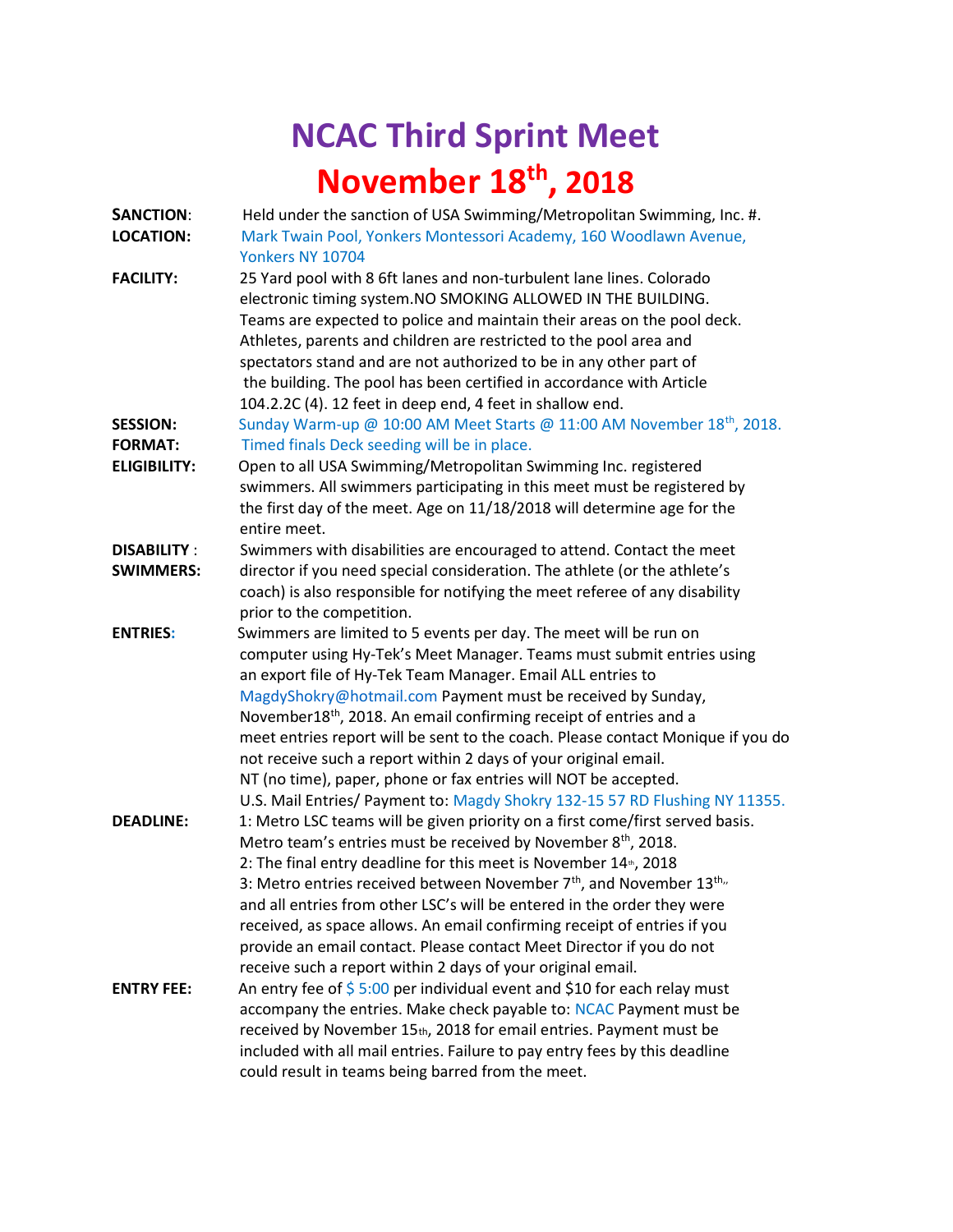| <b>WARM-UP:</b><br><b>SCRATCHES:</b> | General warm-up will be in place, team assignment lanes will be posted.<br>Coaches will be given scratch sheets upon check. All scratches are due no<br>later than 30 minutes prior to the start of the session. Coaches are asked<br>to indicate clearly individual events scratches and which swimmers will not<br>be participating in the session                                                                                                                                                                        |  |  |
|--------------------------------------|-----------------------------------------------------------------------------------------------------------------------------------------------------------------------------------------------------------------------------------------------------------------------------------------------------------------------------------------------------------------------------------------------------------------------------------------------------------------------------------------------------------------------------|--|--|
| <b>COACHES:</b>                      | In accordance with Metropolitan Swimming Inc. Policy, only those coaches<br>who display current, valid USA Swimming credentials will be permitted to<br>act in a coaching capacity at this meet. Coaches who do not possess<br>these credentials will be required to leave the deck area.                                                                                                                                                                                                                                   |  |  |
| <b>AWARDS:</b>                       | Ribbons will be given to 1-8 places for 12 and under only, heat winner will<br>be awarded too for all events.                                                                                                                                                                                                                                                                                                                                                                                                               |  |  |
| <b>OFFICIALS:</b>                    |                                                                                                                                                                                                                                                                                                                                                                                                                                                                                                                             |  |  |
| <b>Meet Referee:</b>                 | Frank A. Zarnitz, anssec180@msn.com. (917) 284-0477<br>Officials wishing to volunteer should contact Meet Referee<br>ADMIN OFFICIAL: Wendy Martinez bellamiamour@usa.net<br>MEET Director: Magdy Shokry (magdyshokry@hotmail.com)                                                                                                                                                                                                                                                                                           |  |  |
| <b>RULES:</b>                        | The current USA Swimming Rules and Regulations will apply.<br>The USA Swimming Code of Conduct is in effect for the duration of the<br>meet. The overhead start procedure may be used at the discretion of the<br>meet Referee.                                                                                                                                                                                                                                                                                             |  |  |
|                                      | "Deck changes are prohibited"                                                                                                                                                                                                                                                                                                                                                                                                                                                                                               |  |  |
|                                      | "Use of Audio or visual recording devices, including a cell                                                                                                                                                                                                                                                                                                                                                                                                                                                                 |  |  |
|                                      | phone, is not permitted in changing areas, rest rooms,                                                                                                                                                                                                                                                                                                                                                                                                                                                                      |  |  |
|                                      |                                                                                                                                                                                                                                                                                                                                                                                                                                                                                                                             |  |  |
| <b>Starting:</b>                     | locker rooms, or behind the blocks"<br>Any swimmer entered in the meet must be certified by a USA                                                                                                                                                                                                                                                                                                                                                                                                                           |  |  |
|                                      | Swimming member-coach Rule as being proficient in performing a<br>racing start or must start each race from within the lane.                                                                                                                                                                                                                                                                                                                                                                                                |  |  |
| <b>SAFETY:</b>                       | Metropolitan Safety and Warm-up procedures will be in effect. Marshals<br>will be present throughout warm-ups and competition, and have the<br>authority to remove, with the concurrence of the meet Referee, any                                                                                                                                                                                                                                                                                                           |  |  |
| POLICY:                              | swimmer, coach, club, or spectator for failure to follow the safety rules.<br>Any photographer or videographer, who intends to take pictures at a<br>Metropolitan Swimming sanctioned meet, must complete and submit a<br>Photographer Registration Form to the Meet Director before commencing<br>activity. Forms are available on the Metropolitan Swimming website as well<br>as from the Meet Director. Swimmer's families, taking photos of their<br>children from the spectator area, are not subject to this policy. |  |  |
| <b>DISCLAIMER:</b>                   | Upon acceptance of his/her entries, the participant waives all claims<br>against Mark Twain Pool, Yonkers Montessori Academy, Nile Crocodile<br>Aquatic Club, Metropolitan Swimming Inc., & USA Swimming Inc., and<br>their agents or representatives for any injury occurring as a result of the<br>meet.                                                                                                                                                                                                                  |  |  |
| <b>ADMISSION:</b>                    | \$5.00 Admission \$2.00 Programs                                                                                                                                                                                                                                                                                                                                                                                                                                                                                            |  |  |
| <b>MERCHANTS:</b>                    | Food and Beverage Concessions provided by NCAC Swim Team.                                                                                                                                                                                                                                                                                                                                                                                                                                                                   |  |  |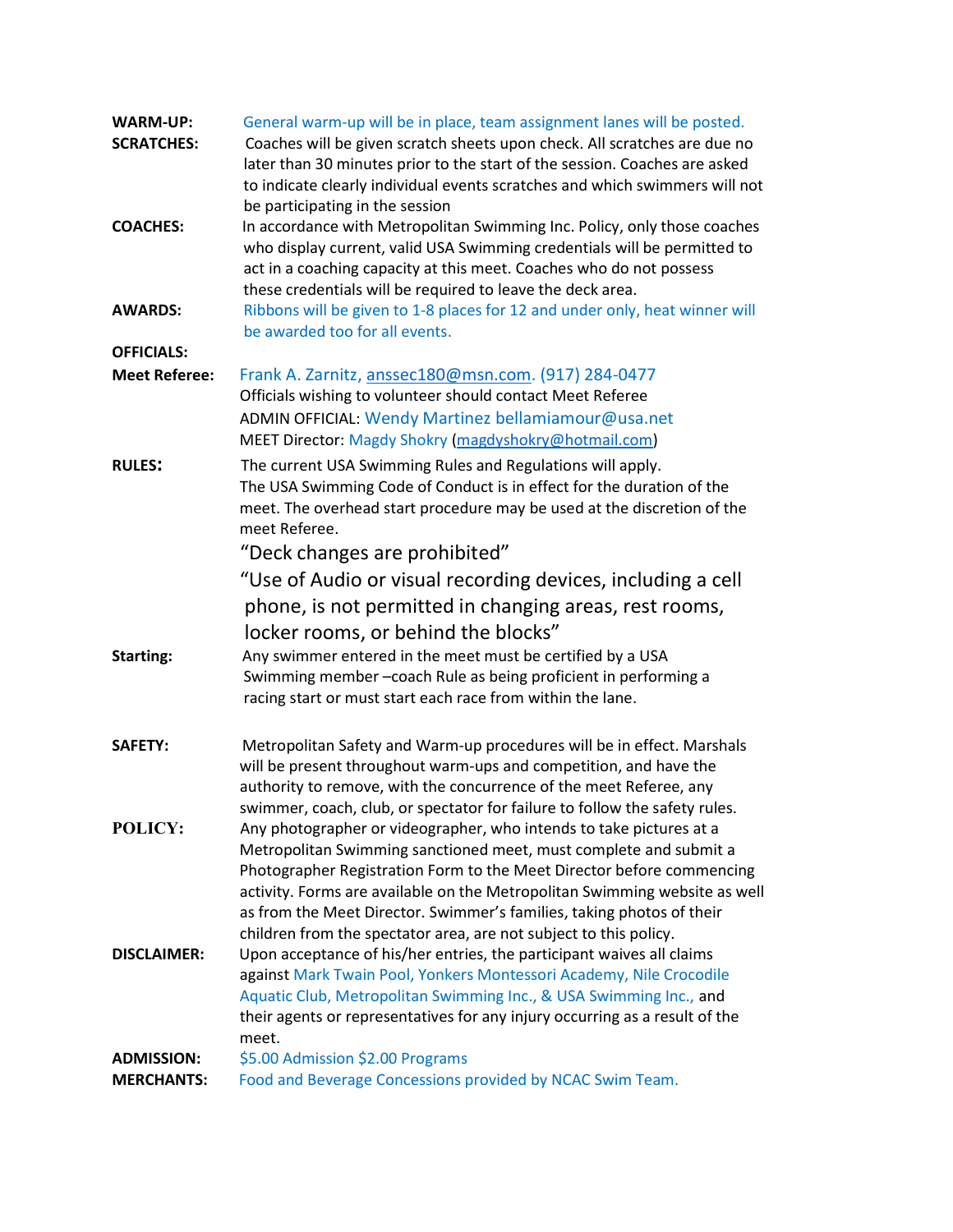- DRONES: Operation of a drone, or any other flying apparatus, is PROHIBITED over the venue (pools, athlete/coach areas, spectator areas and open ceiling locker rooms) any time athletes, coaches, officials and/or spectators are present.
- **PARKING:** parking free in street in front of the swimming pool out of the Campus. DIRECTIONS: From the North (choose 1 from below) Taconic Parkway South to Sprain South to Bronx River Parkway South. After Cross County Parkway exits, take the Second Bronx River Road Exit. Make a right onto Bronx River Road and the immediate left onto Wakefield Avenue. Go approximately 5 blocks. Pool entrance is at the corner of Wakefield Avenue and Woodlawn Avenue. 87 South to Exit 4, Cross County Parkway. Stay on Service Road South to Yonkers Avenue. Make a left onto Yonkers Avenue. Continue for approximately .25 mile and make a right onto Kimball Avenue. Bear left onto Sterling Avenue, Then Bear Left onto Woodlawn Avenue. Pool Entrance is at the corner of Wakefield Avenue and Woodlawn Avenue. DIRECTIONS: From Long Island Take 495 Long Island Expressway West towards
- Whitestone Bridge. Merge onto Cross Island Parkway North. Merge onto I295 North via Exit 33Bronx/New England. Merge onto I695 /North Throgs Neck Expressway via Exit 10, I95New Haven. I695 /North Throgs Neck becomes I95 North. Take the Baychester Avenue. Exit 12 on the left. Turn slight right onto Baychester Avenue. Baychester Ave becomes East\ 241st street. East 241st becomes Wakefield Avenue. Turn right onto Woodlawn Avenue. 160 Woodlawn Avenue is on the right.
- DIRECTIONS: From NY City 87 North towards Albany. Take the East 233rd Street Exit 13. Stay Straight on East 233rd Street and make 1st left onto Van Courtland Park East. Van Courtland Park east becomes Kimball Avenue. Turn Right onto Wakefield Avenue. Turn Left onto Woodlawn Avenue. 160 Woodlawn Avenue is on the right.
- Compliance: Water when unaccompanied by a member-coach, it is the responsibility of The swimmer or the swimmer's legal guardian to ensure compliance with this requirement. Deck Except where venue facilities require otherwise, changing into or out of swimsuits other